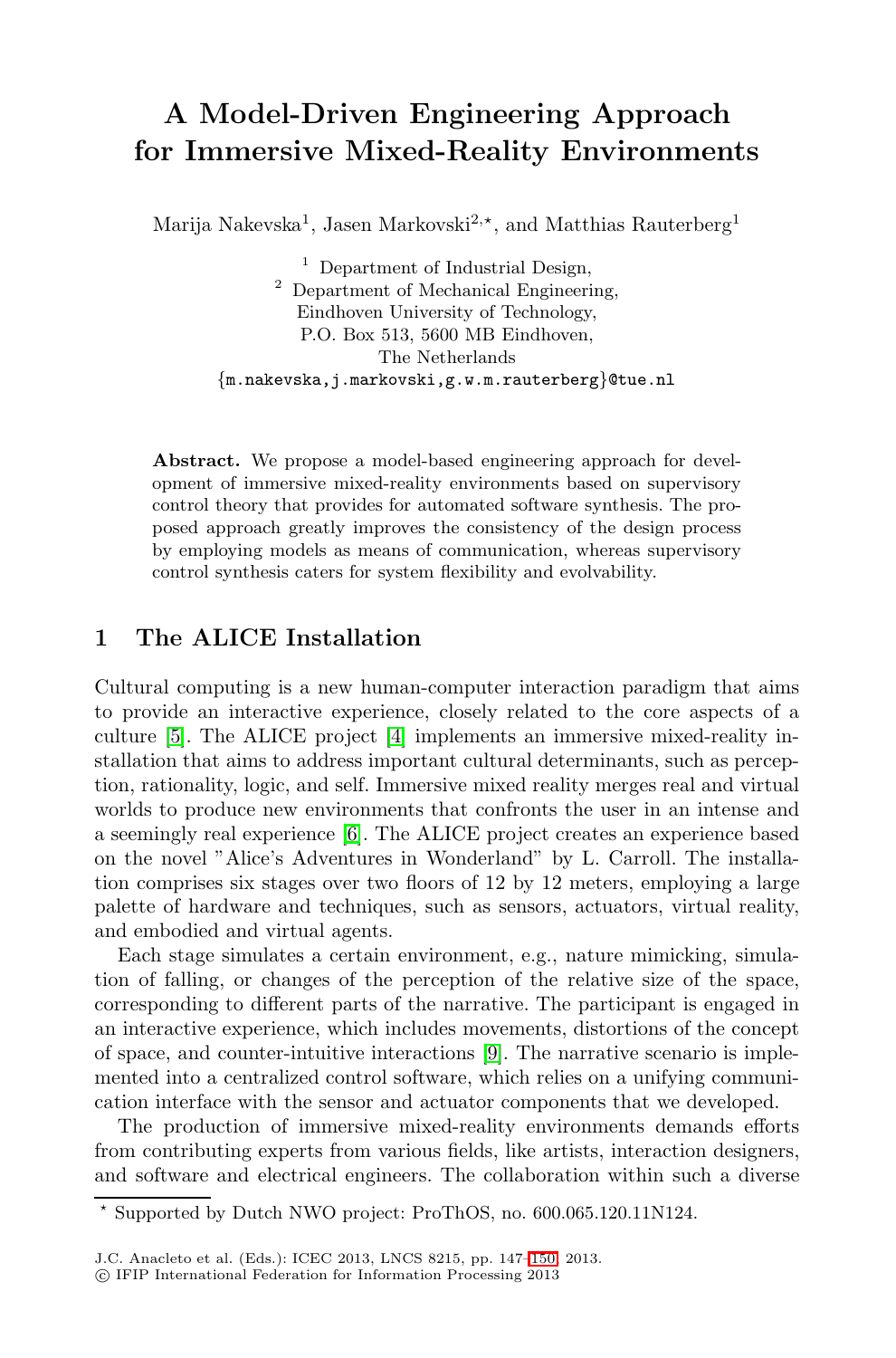

#### <span id="page-1-0"></span>148 M. Nakevska, J. Markovski, and M. Rauterberg

**Fig. 1.** The proposed model-driven engineering framework

environment requires additional clarity in the architectural, spatial, and control design. Moreover, the user experience is constantly evaluated and improved, demanding changes an[d a](#page-3-4)dditions to the existing features, e.g., additional audio or lighting effects. As a result, the installation is constantly changing and evolving.

Taking in consideration the number and diversity of the involved components and technologies, the maintenance and development of this installation becomes a daunting task. To mitigate system complexity and to ensure user and system safety, we search for engineering approaches that can guarantee safety and cater for flexibility and evolvability of the system. One such advocated approach is model-driven engineering, where models play a central role as means of communication between the involved parties [7].

#### **2 A Synthesis-Based Model-Driven Approach**

In this paper we propose a [mo](#page-1-0)del-driven approach for design and development of immersive mixed-reality environments that relies [on](#page-3-5) supervisory software synthesis [8,2]. The synthesis is based on the models of the underlying hardware and the coordination requirements, which implement the desired interactive scenario as interplay between the sensors and the actuators.

We distinguish four phases in the design and development of immersive mixedreality environments: creative, technical and modeling, implementation, and evaluation phase, as abstractly depicted in Fig. 1. We also recognize three groups of contributing parties: (1) creative experts, e.g., media designers, (2) technical experts, e.g., system engineers, and (3) software and model engineers [1].

The modeling process begins with the narrative that inspires the immersive mixed-reality user experience. An informal specification of the scenario follows,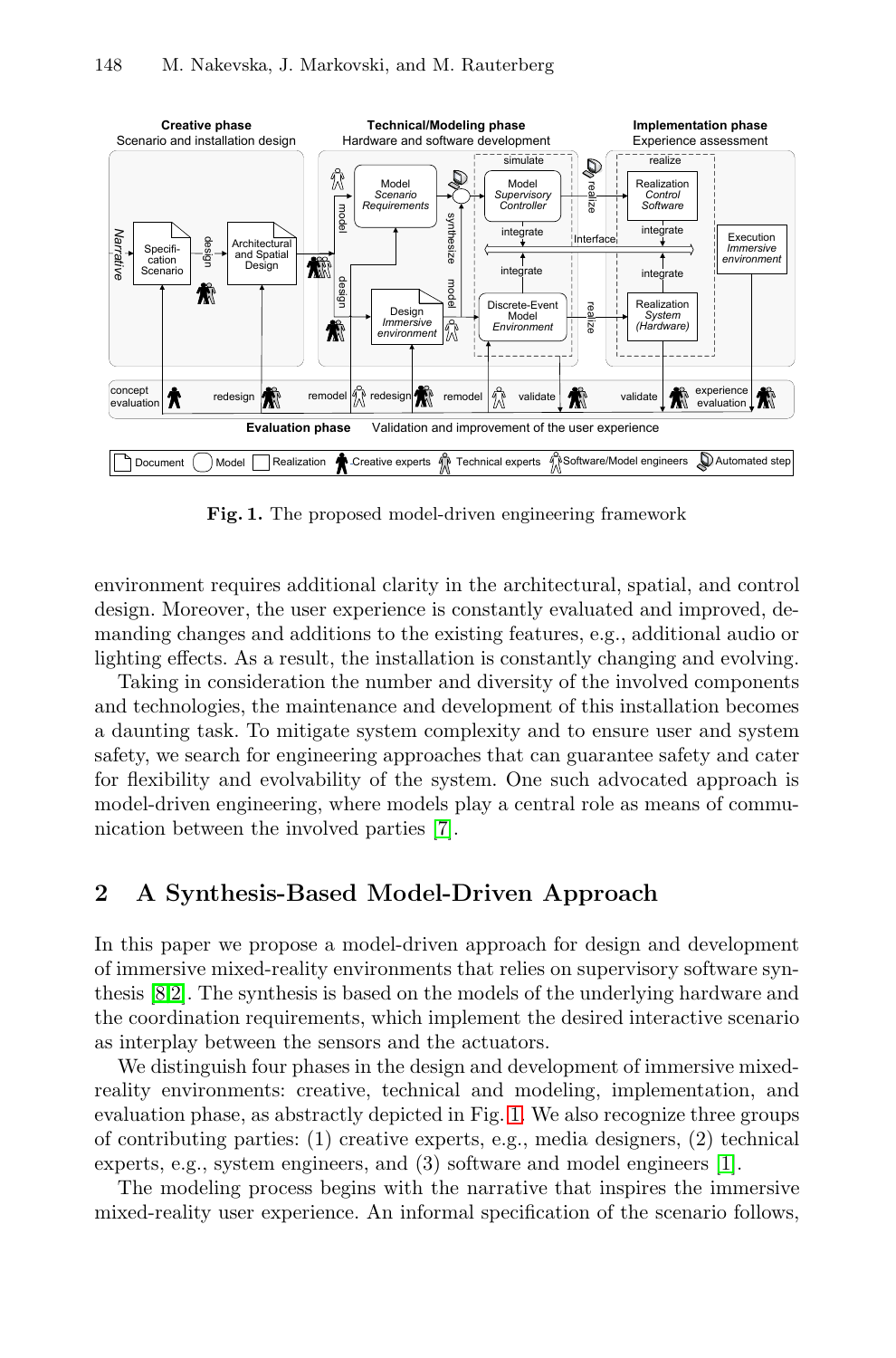made together by the creative and technical experts. The scenario is most importantly influenced by the various design and implementation decisions, like choice of the medium or implementation of the hardware control. These decisions result in an architectural and spatial design of the environment.

The technical phase begins with modeling of the compo[nen](#page-3-7)ts, such as sensors and actuators. The environment behavior is specified as the parallel composition of the models of its components [2,3] that may synchronize to deliver the desired experience. Once the environment is modeled, the software engineers model the scenario requirements by specifying safety properties of the [sy](#page-1-0)stem.

The models of the environment and the scenario, as given by the coordination requirements, are input for the synt[he](#page-3-2)sis tool which automatically generates a model of a controller. The latter can be coupled with the model of the environment to analyse the scenario by interactive simulation or formal verification [3], before the physical environment and [con](#page-1-0)trol software are actually built.

In the implementation phase, the control software is generated based on the synthesized models. The scenario and control structure are integrated with an interface to the physical realization of the environment, depicted below in Fig. 1. Once the realization is completed, the interactions of the users are studied, evaluating the implemented concepts and user experience [9].

The scenario is adapted often to enrich the user experience, requiring changes in the requirements. We reuse the models to re-synthesize supervisory control software for the new scenario. The framework of Fig. 1 enables model reuse, whereas the automated synthesis significantly improves system evolvability.

#### **3 Case Study: Eat Me, Drink Me**

"Eat Me, Drink Me" is one of the stages in the ALICE project. Upon entering the stage, detected by a pressure floor sensor, the participant is 'trapped' by a sliding door that closes behind. The room has transparent walls with backside projections, which alter the perception of the relative size of the room by a virtual reality projection dependent on the interactions.

The virtual reality is implemented as a five-sided CAVE, [se](#page-3-8)e *www.crytek.com* for synchronization of the audio and video streaming. As interaction props in this stage, we use a cookie box labeled 'Eat Me', and a bottle labeled 'Drink Me'. The cookie box is equipped with an infrared motion sensor that detects whether a user takes a cookie, whereas the bootle is equipped with a tilt sensor that detects the action of drinking. Users in the CAVE are detected by pressure sensors on the floor and the actuation of the doors implemented with motors.

We depict the hardware and its interface to the control architecture in Fig. 2. We provide for a unified interface to the hardware resource control by employing a Blackboard interface implemented using the Robot Operating System (ROS), see *www.ros.org*. The supervisory controller is implemented as a state machine in SMACH, as a component of the system. The model of the controller is synthesized by employing Supremica, see *www.supremica.org*.